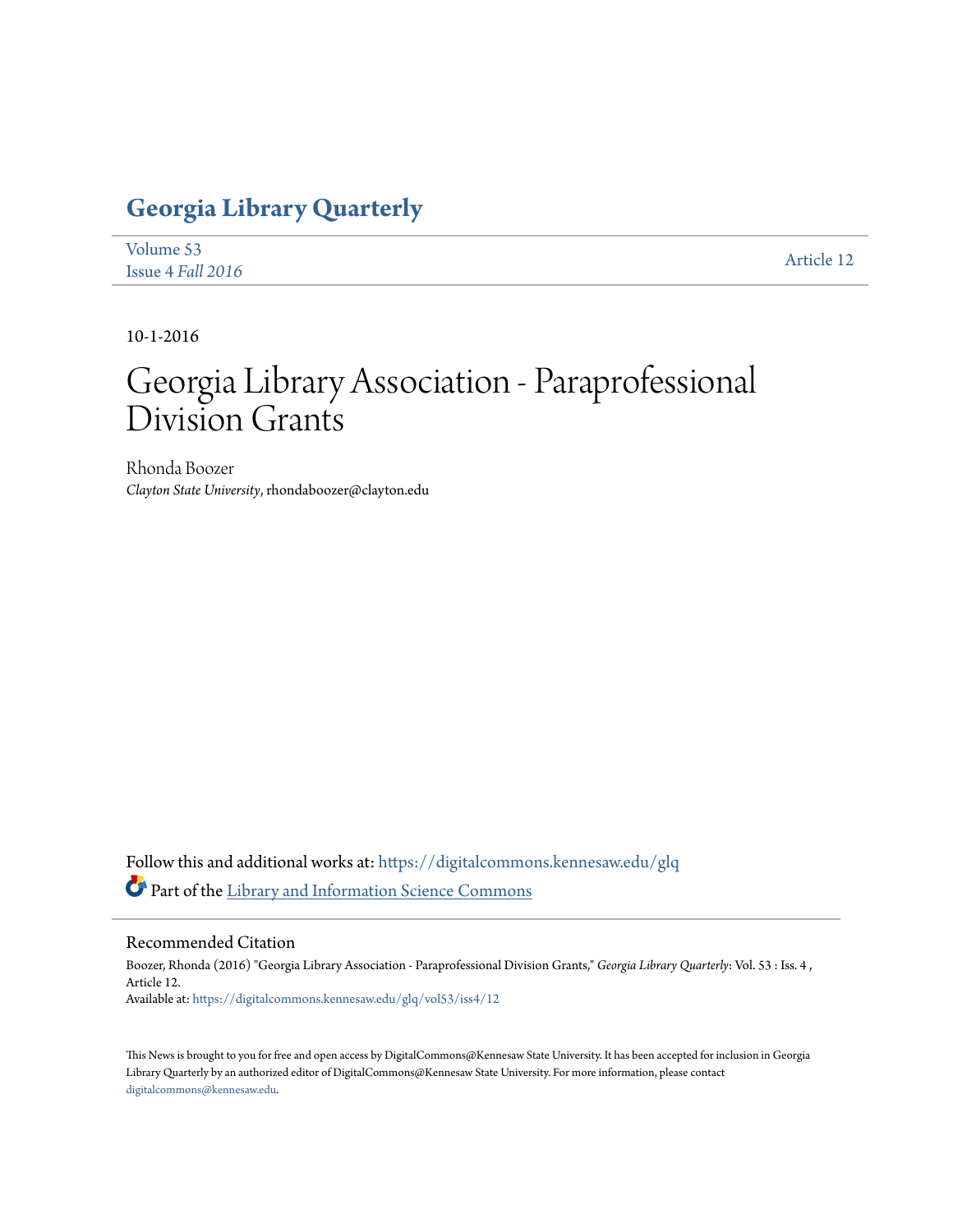

## **Georgia Library Association Paraprofessional Division Grants**

The Paraprofessional Division of the Georgia Library Association (GLA) provides grants to fulltime library paraprofessionals to facilitate their attendance at the COMO conference. Each winner also receives an awards plaque and a free one-year paraprofessional membership in the Georgia Library Association. This year, five paraprofessionals were chosen for the grants, including Moira Blackflower, Amy Hicks, Jo Fortner, Ashawna Green, and Virginia Van Orsdale.

Moira Blackflower is a library assistant at the Newton Campus Library of Georgia State University's Perimeter College. In addition to



circulation duties, Moria also provides reference assistance. Coming from a public library background, she had to learn Library of Congress call numbers and make the transition to working in an academic setting with a

different ILS System and new procedures. That was not a problem for Moira. She quickly and efficiently grasps new concepts. She even enjoys shelf reading and shelving books in order to learn more about the collection and takes the initiative to find additional ways to enhance library services. She enjoys helping people and

interacts well with students, faculty, and staff. Her innate sense of curiosity, love of learning, empathy, sense of humor, enthusiasm, and passion for libraries and librarianship are impressive.

Amy Hicks is the branch manager for the Walnut Grove Library. Her philosophy is a library is so much more than a job or a room full of books, it is her home. The library allows her and countless others to delve into the



world of fiction and travels and to lands and worlds unknown without leaving the comfort of our living rooms. With passions that range from summer reading to crafting, Amy is invaluable to the success of the Walnut Grove Library. Her library has, despite many economic disadvantages, continued to serve as a cornerstone institution for the community. She has steered her staff in the direction of assisting patrons to meet their needs as well as making their visit to the library a pleasant experience. Her dedication, passion, accomplishments, and willingness to learn and take on the challenges of managing and growing the library make her a great leader.

Jo Fortner is a library assistant at Savannah State University's Asa H. Gordon Library. She has long loved libraries and works hard to help